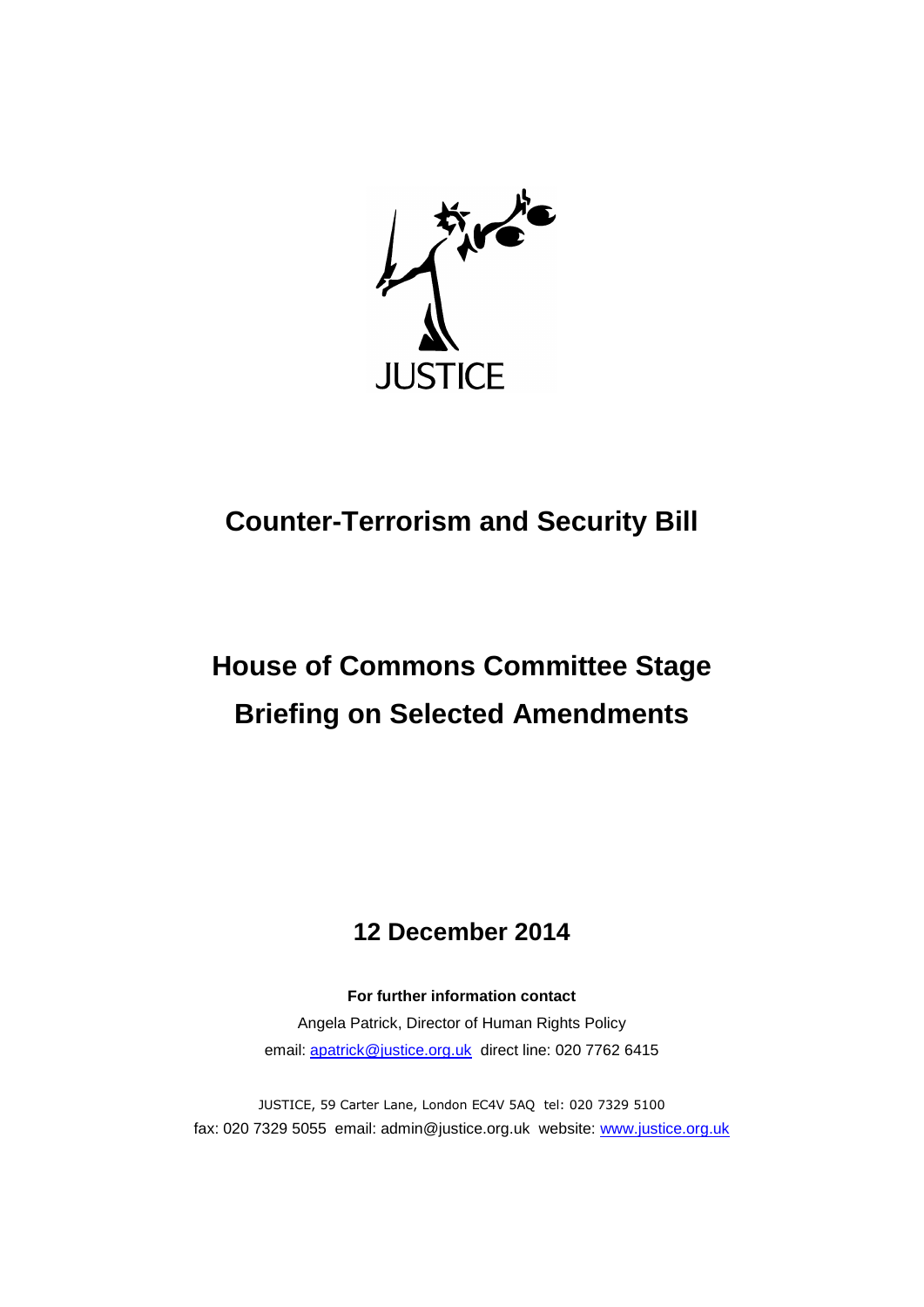**JUSTICE is concerned that little justification has been provided to justify the treatment of this Bill as fast-track legislation. The limited time available – and the short programme planned for this Bill's passage – will seriously limit the ability of Parliament to conduct effective scrutiny of the proposal's impact on individual rights in practice.** 

**JUSTICE has a number of substantive concerns about the scope of the Bill. In this briefing, we focus on two issues: (a) police powers to seize passports (Clause 1) and (b) the Temporary Exclusion Order (Clauses 2-11).**

# *Passports*

- **The introduction of a police power to seize passports or other travel documents – including the documents of foreign travellers – has the potential to seriously impact on the rights of individuals in practice. The Government's explanation that these measures are necessary is scant and safeguards against arbitrary application, few.**
- **JUSTICE considers that the Government has not made the case for these new powers. We consider that, without evidence to support the case for change, Clause 1 and Schedule 1 stand part of the Bill.**

# *Temporary Exclusion Orders*

- **The Government's plan to create an administrative power to bar British citizens and others with a right to return from entering the UK deserves close scrutiny. If the primary goal of our counter-terrorism policy is to protect the public, does forcing individuals to choose freedom in exile over controlled return serve this purpose in practice? The UK cannot dump our would-be terrorist suspects on other countries without consequence. If other countries were encouraged to take this approach, it is highly likely that the Secretary of State would routinely seek deportation. If we are aware that an individual is a risk, we know where they are and that they are seeking to return to our jurisdiction, would public safety and global security be better served by encouraging their return with a view to full investigation and prosecution of any relevant criminal offences?**
- **Again, little justification has been offered to justify what will operate as an administrative power of exile. We consider that these provisions cannot be justified, nor can adequate safeguards be introduced to address our substantive concerns about the power being proposed. The provisions should be removed from the Bill.**
- **An alternative amendment – on Notification and Managed Return Orders – proposes an alternative less draconian option which would put the Secretary of State on notice that an individual planned to enter the UK, enabling the full use of existing counter-terrorism powers to address any security risk. Ministers must explain to Parliament why this alternative would not adequately meet their intention to control return to the UK of individuals suspected of being involved in terrorism-related activity (NC 5).**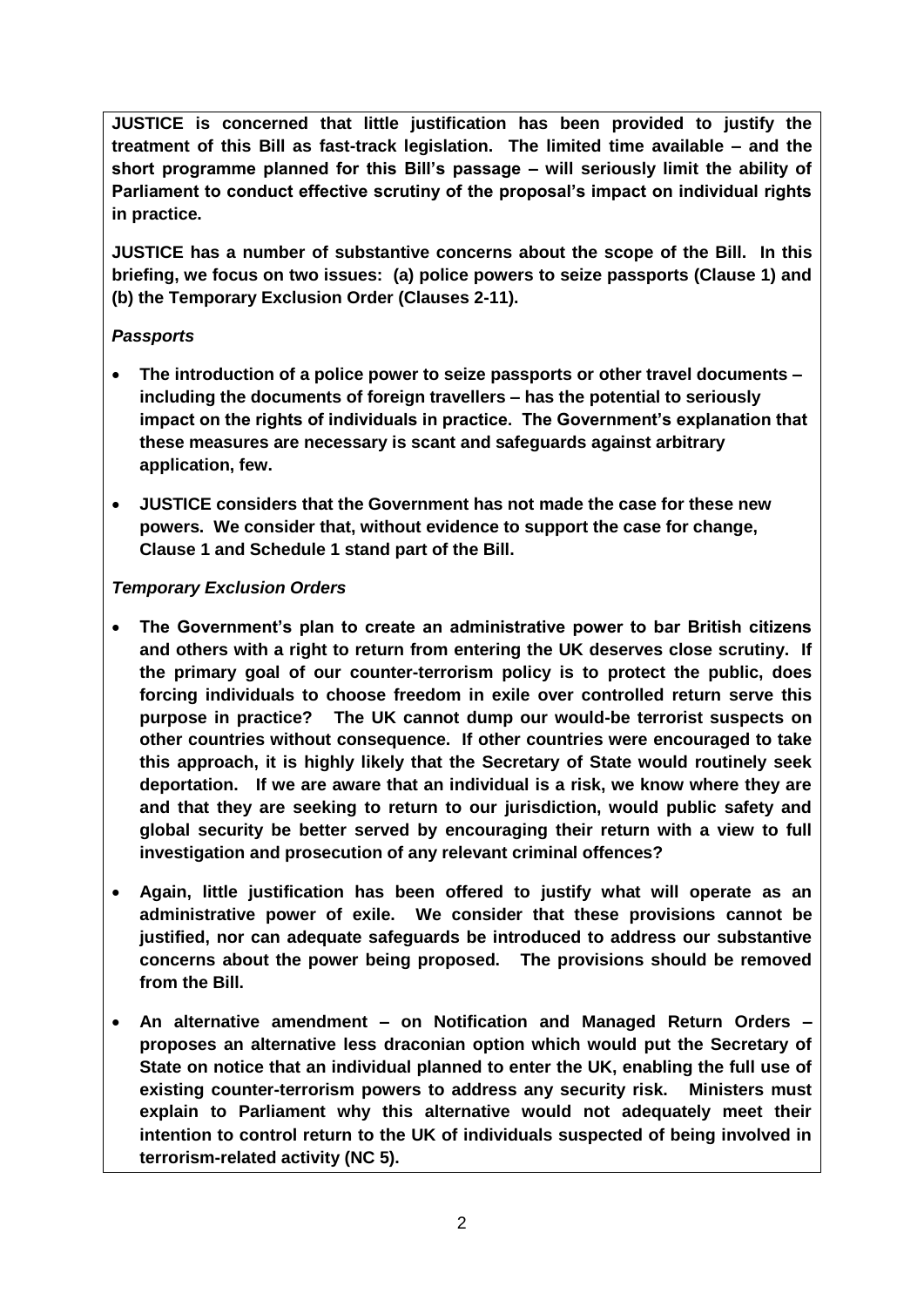## **Introduction**

- 1. JUSTICE is an all-party law reform and human rights organisation working to strengthen the justice system – administrative, civil and criminal – in the United Kingdom. It is the UK section of the International Commission of Jurists. Established in 1957, JUSTICE works to improve access to justice and to promote protection of human rights and the rule of law.
- 2. We have produced this short briefing to inform the final part of the House of Commons Committee Stage debate. We will produce more detailed briefing in advance of Report Stage. Where we do not comment on an issue in the Bill, this should not be read as approval.

# **Background**

- 3. The UK undoubtedly faces a serious threat of terrorism, and one that poses severe practical challenges to our police and prosecutors. But the fight against terrorism requires not only measures which are effective but also measures that are compatible with our most basic principles.
- 4. The primary goal for the operation of any counter-terror policy must be effective investigation and prosecution of terrorism offences. We regret that in this Bill the Government proposes to further expand the operation of the Terrorism Prevention and Investigation Measures Act 2011 (TPIMs) and to introduce new ancillary administrative powers as an alternative to prosecution. We are concerned that new measures – such as excluding an individual from UK territory – will run counter to the goal of securing the prosecution of individuals in practice.
- 5. We regret that the Secretary of State appears to have taken a "pick and mix" approach to the recommendations of the Independent Reviewer of Terrorism Legislation in this Bill. While clarification of the burden of proof necessary before someone is subject to a TPIMs Order is positive, we regret the decision to expand the controls to which a person may be subject (see below). However, each of the new measures proposed in this Bill helps to further illustrate an overarching problem identified by the Independent Reviewer: the breadth of the definition of terrorism and terrorism-related activity used in the United Kingdom. As the Reviewer told the Joint Committee on Human Rights: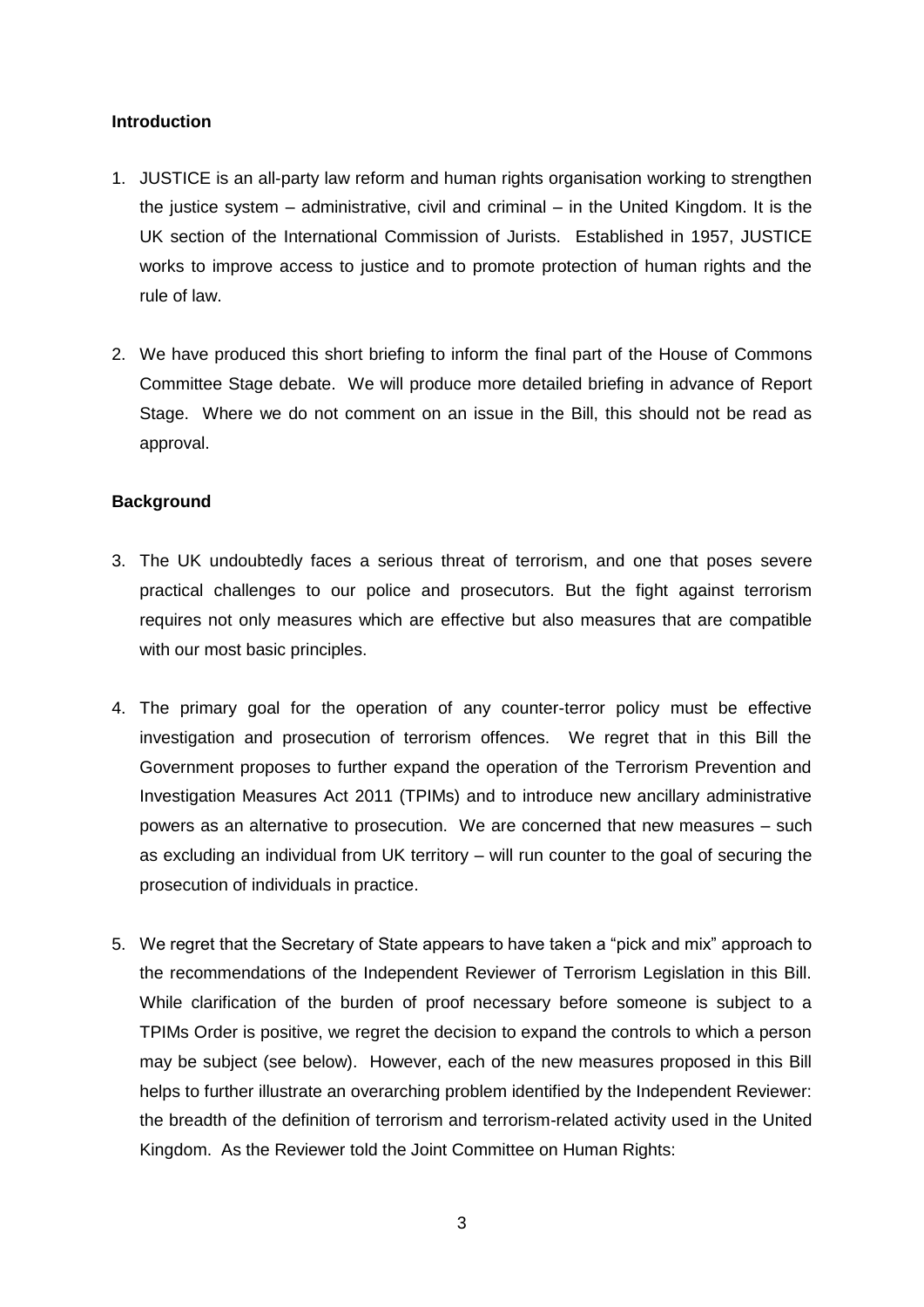*"We're playing a guessing game with the Bill but I said in July that I thought that the definition of terrorism was far too broad. I identified three specific areas where it seemed that there was an unanswerable case for reducing it. ... The third is what I call the penumbra of terrorism, which includes concepts such as "terrorist activity" and "terrorism-related activity". It seemed that every time a new Act came along, that penumbra got broader."* (Q 29, 26 November 2014)

6. The new powers in this Bill attach to a suspicion of "terrorism-related activity" with no consideration that an overbroad definition may lead to the application overbroad draconian administrative powers to a far wider section of the population than might be considered proportionate to meet a genuine risk to our security.

#### **Fast-track legislation and Parliamentary scrutiny**

- 7. JUSTICE is concerned that the proposals in this Bill are rushed and ill-considered. The Bill and its Explanatory Notes were published on Wednesday 26 November 2014, following a speech by the Home Secretary to the Royal United Services Institute on 24 November 2014. It will have its Second Reading on 2 December 2014, three working days after its publication. JUSTICE understands that the Government intends to "fasttrack" the Bill through the House of Commons during December. While there is a general election in May, if there is a genuine cross-party support for reform, it is difficult to understand the rush to legislate. Parliament may wish to test the Minister's stated reasons for expediency, set out in the Explanatory Notes:**<sup>1</sup>**
- 8. We regret that the time for consideration of the Bill and its provisions has been extremely short.**<sup>2</sup>**

# **(a) Seizure of Passports and Travel Documents (Chapter 1)**

**<sup>1</sup>** EN, paras 20-40

**<sup>2</sup>** A fuller explanation of our concerns can be found in our briefing for Second Reading of the Bill. <http://www.justice.org.uk/data/files/resources/384/JUSTICE-Briefing-CTS-Bill-December-2014-FINAL.pdf>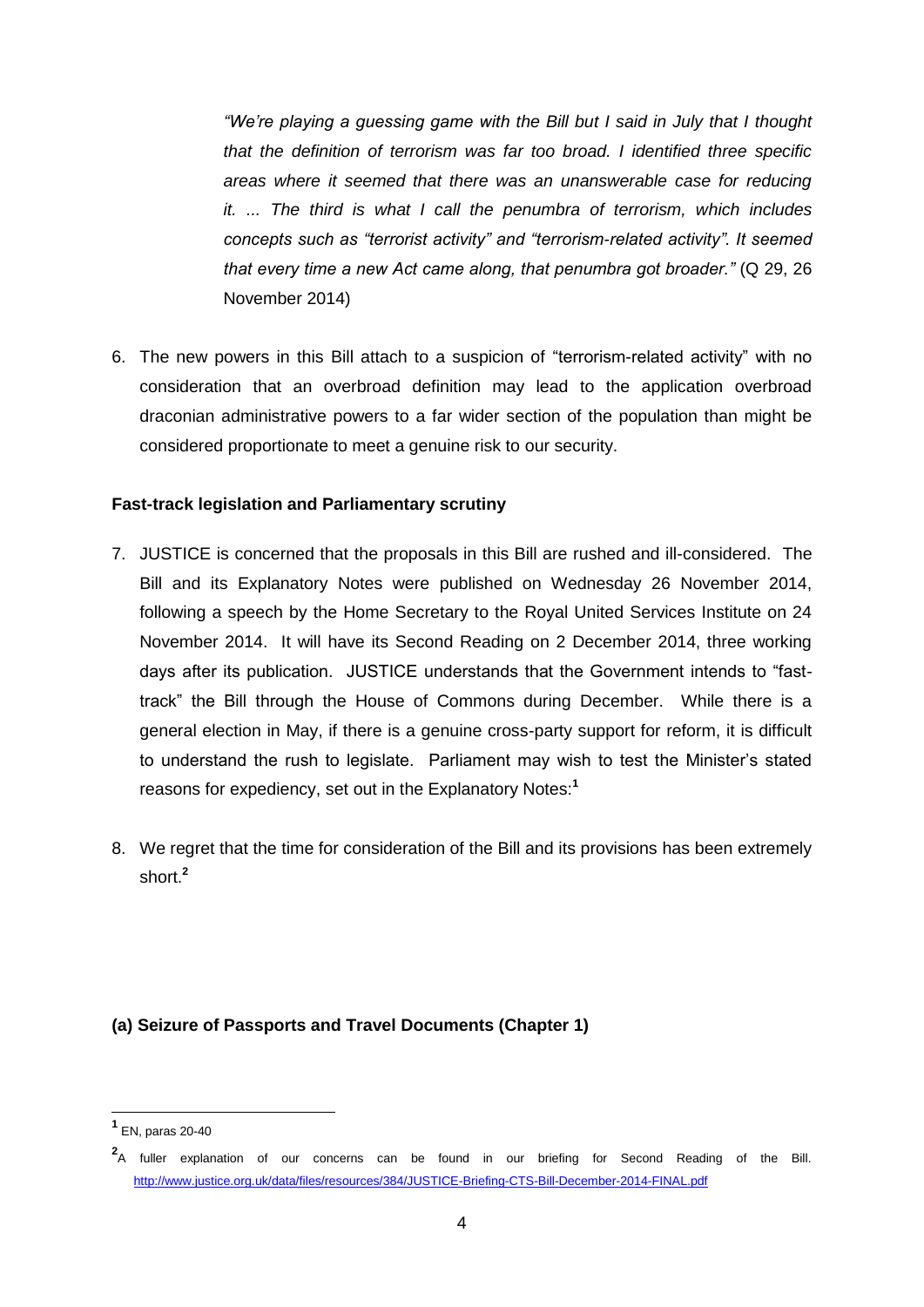**JUSTICE considers that the Government has failed to provide any clear justification for the broad powers to seize passports and other travel documents proposed in Clause 1 and Schedule 1 of the Bill. We would support Amendments 27 and 28 which would remove these proposals from the Bill.** 

#### **Background**

- 9. Clause 1, together with Schedule 1, would enable police (and other authorised persons, who may include customs officers) to seize passports and other travel documents of any British person or foreign national "suspected of intending to leave Great Britain or the United Kingdom in connection with terrorism-related activity". Officers are granted associated search powers, and the power to use reasonable force ancillary to the powers of seizure. It will be a criminal offence to refuse to comply.
- 10. Documents can be held for up to 14 days (or 30 days on application to a magistrate), where an officer has "reasonable grounds to suspect" that a person has the "intention of leaving the United Kingdom for the purpose of involvement in terrorism-related activity outside the United Kingdom". Documents may only be retained during this period while a) the Secretary of State considers whether to cancel the person's passport; b) a charging decision is being taken; and c) the Secretary of State is considering making a TPIM Order. After 72 hours, the seizure and retention of documents will be subject to review by a senior police officer with at least the rank of chief superintendent. After 14 days, the police may extend their retention of the documents to 30 days but must persuade a magistrate that they (and the Secretary of State, and any other persons relevant) are acting 'diligently and expeditiously'.
- 11. There is no limit on how often this power may be used against a single individual. The Bill provides a very narrow restriction against repeat use. If used more than twice in six months, retention is limited to 5 days rather than 14. This restriction may have little effect on the impact on an individual. Planned travel booked and paid for becomes impossible. Within the scope of this Bill, these powers could be exercised repeatedly, or without restriction four times a year, against a single individual, without any charge or any other action. In effect, these measures could operate as a *de facto* travel ban, without any of the, albeit limited, procedural standards which might accompany the making of a travel restriction associated with a TPIM Order.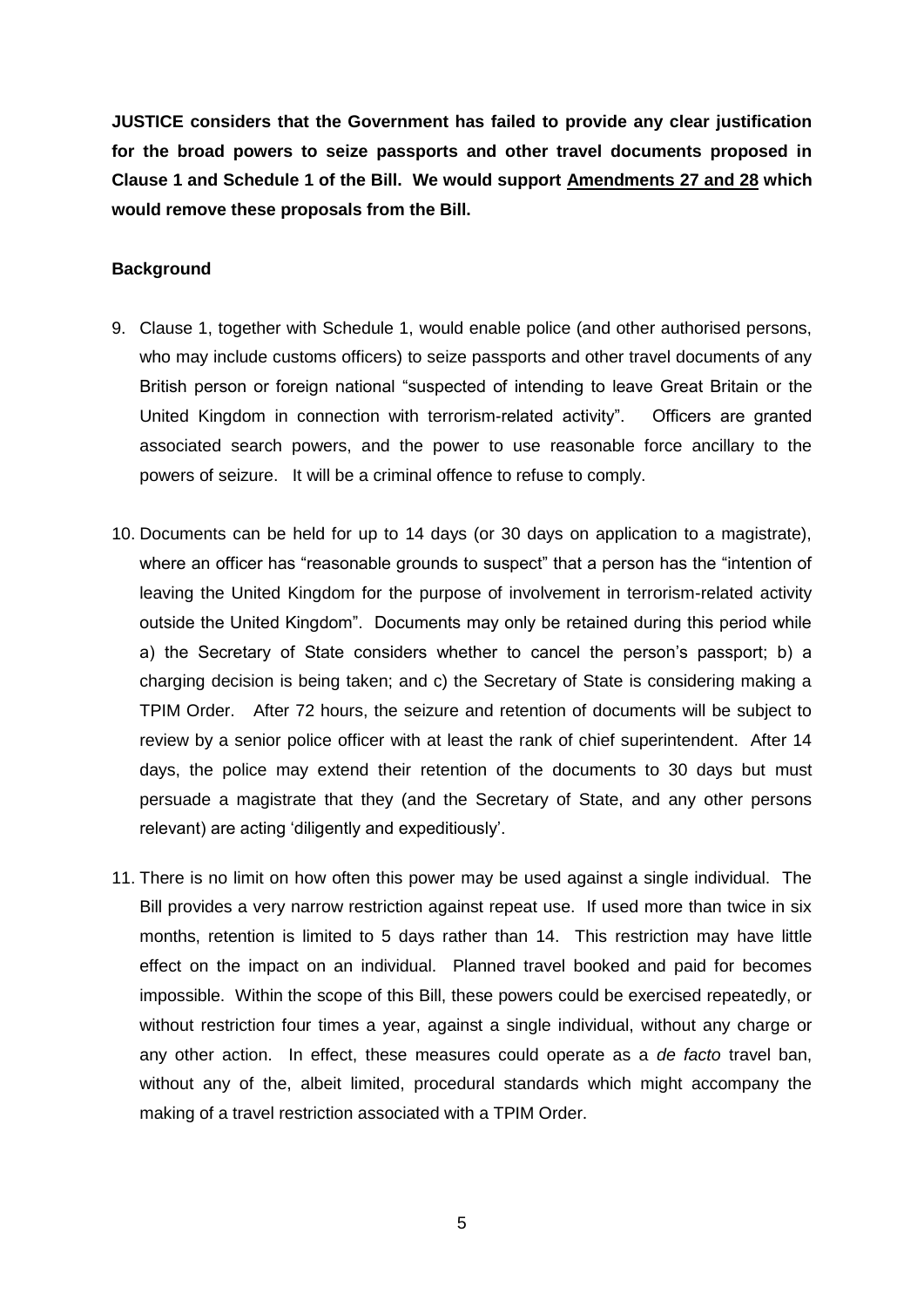- 12. The impact of this decision on the individual concerned is clear: if travel documents are seized at a point of departure, not only will free movement be restrained, but it is likely that the individual will suffer any financial and other non-pecuniary loss associated with that immediate restriction. A missed meeting, a cancelled holiday, a lost opportunity to see your family, a fruitless expense; it is easy to imagine the personal impact of having your own passport confiscated at the boarding gate. In practice, this may engage a range of individual rights in domestic and EU law. For example, the right to respect for private and family life (Article 8 EHRC) is likely to be engaged in most cases if an individual is prevented from travelling.
- 13. The first question for Parliament must be whether these proposals pose a proportionate and necessary interference with those rights, serving a legitimate aim. JUSTICE is concerned that the Explanatory Notes explain the Government's view that existing powers are inadequate, but provides little consideration of how those measures fall short.**<sup>3</sup>** It explains, in this connection, that while the Royal Prerogative permits the Home Secretary to remove a individual's passport (subject to current litigation before the courts) that there is a "gap in existing powers" as this power cannot be used to "disrupt immediate travel" nor can it be used against foreign citizens. However, it makes no assessment of why – or how often - a need to disrupt "immediate" travel will be necessary, and, in that regard why existing powers to disrupt travel more generally are inadequate.
- 14. Beyond the disputed prerogative power on passports, given that the Government has the power to impose a travel restriction in connection with a TPIM Order and a broad range of powers in connection with offences ancillary and preparatory to terrorism which might lead to arrest and charge for criminal activity in the UK, Parliamentarians might wish to ask how likely or feasible it may be that police and intelligence services will have somehow failed to act, but on arrival at a port or an airport a reasonable suspicion of a terrorism-related activity might crystallise? Parliamentarians may wish to consider whether and in what circumstances the Government may expect that seizure of a passport might be preferable to arrest before an individual reaches the airport.
- 15. The safeguards proposed against such arbitrary action are few:

**<sup>3</sup>** EN, paras 45 – 52.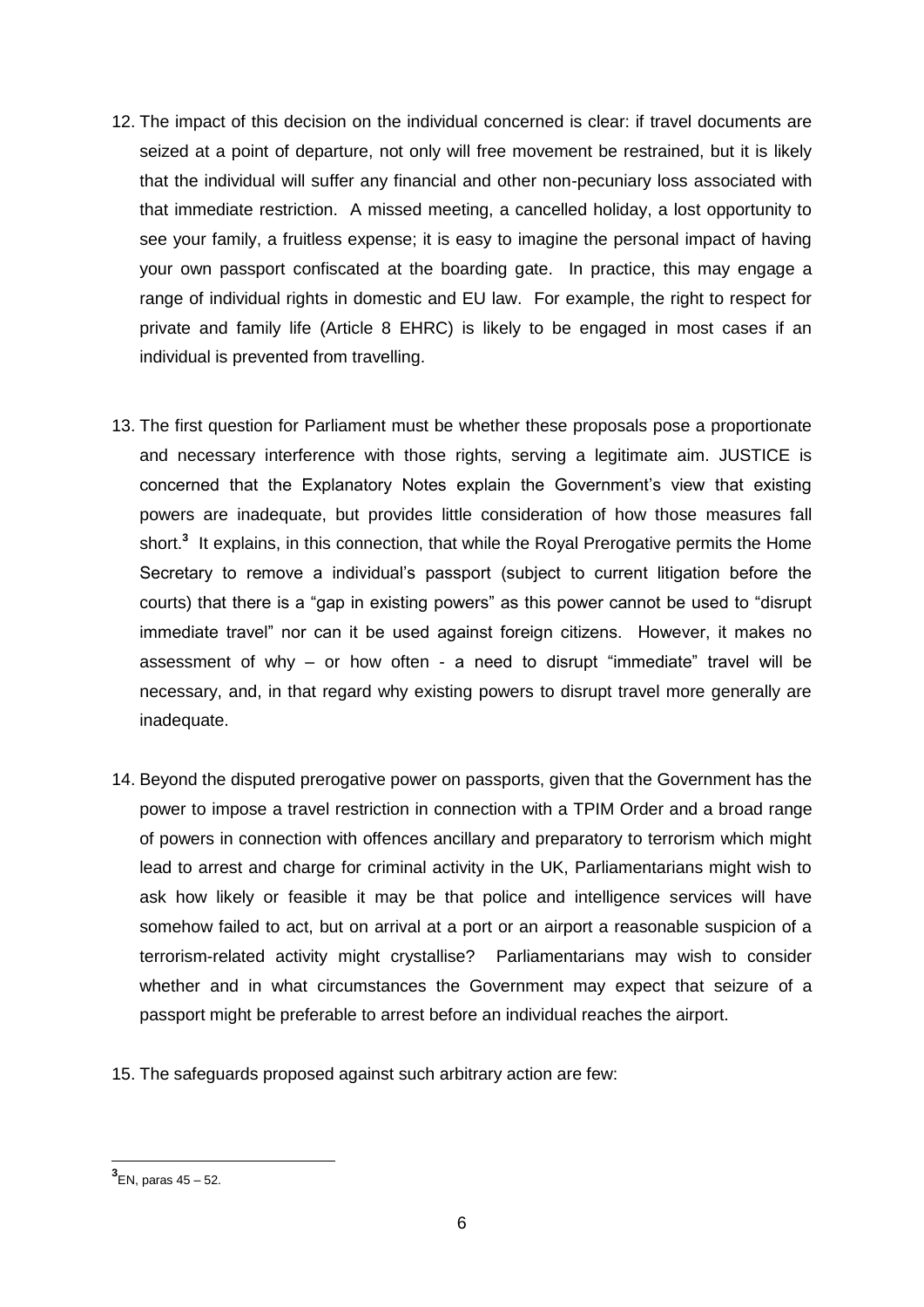- a. This power will attach to any suspicion of "terrorism-related activity", including, for example, conduct which "facilitates" or "gives encouragement to" the preparation or instigation of terrorism and which "gives support or assistance to individuals who are known to be involved" in that facilitation or encouragement. Does the Minister accept that the breadth of this definition will create a wide range of circumstances in which this power might apply, heightening both the risk that it might be applied arbitrarily and the need for safeguards?
- b. There is limited consideration in the Bill, or the accompanying Explanatory Notes, of the treatment of the individual concerned after their documents are taken. The Bill purports to grant the Secretary of State a delegated power to *"make whatever arrangements he or she thinks appropriate in relation to that person"* during the period of seizure while the individual is unable to leave the UK.

An exceptionally broad power, this perhaps alludes to a concern acknowledged in the Government's Human Rights Memorandum, that leaving an individual at a port or an airport, unable to leave the UK (and perhaps unable to enter the UK if they are in transit) may leave them at a risk of destitution without support (engaging the duties of the UK under Articles 3 and 8 ECHR). However, Parliament is provided with no further information on how the individual is to be treated after his documents have been seized or how those individuals might secure redress and compensation in circumstances where the powers are exercised improperly.

- c. Police must have "reasonable grounds" to suspect that an individual is planning to travel for the purposes of "terrorism-related activity" before these powers become available. This standard of proof appears to be the primary safeguard against abuse. However, if reasonable, intelligence-led, grounds exist to suspect an individual at the point where they have turned up at a point of departure, shouldn't steps have already been taken to restrain their activities, perhaps through the imposition of a TPIM Order, including a relevant travel restriction?
- d. If a lower standard of suspicion is applied in practice one suggestion has been made that heading to the Middle East with camping gear might be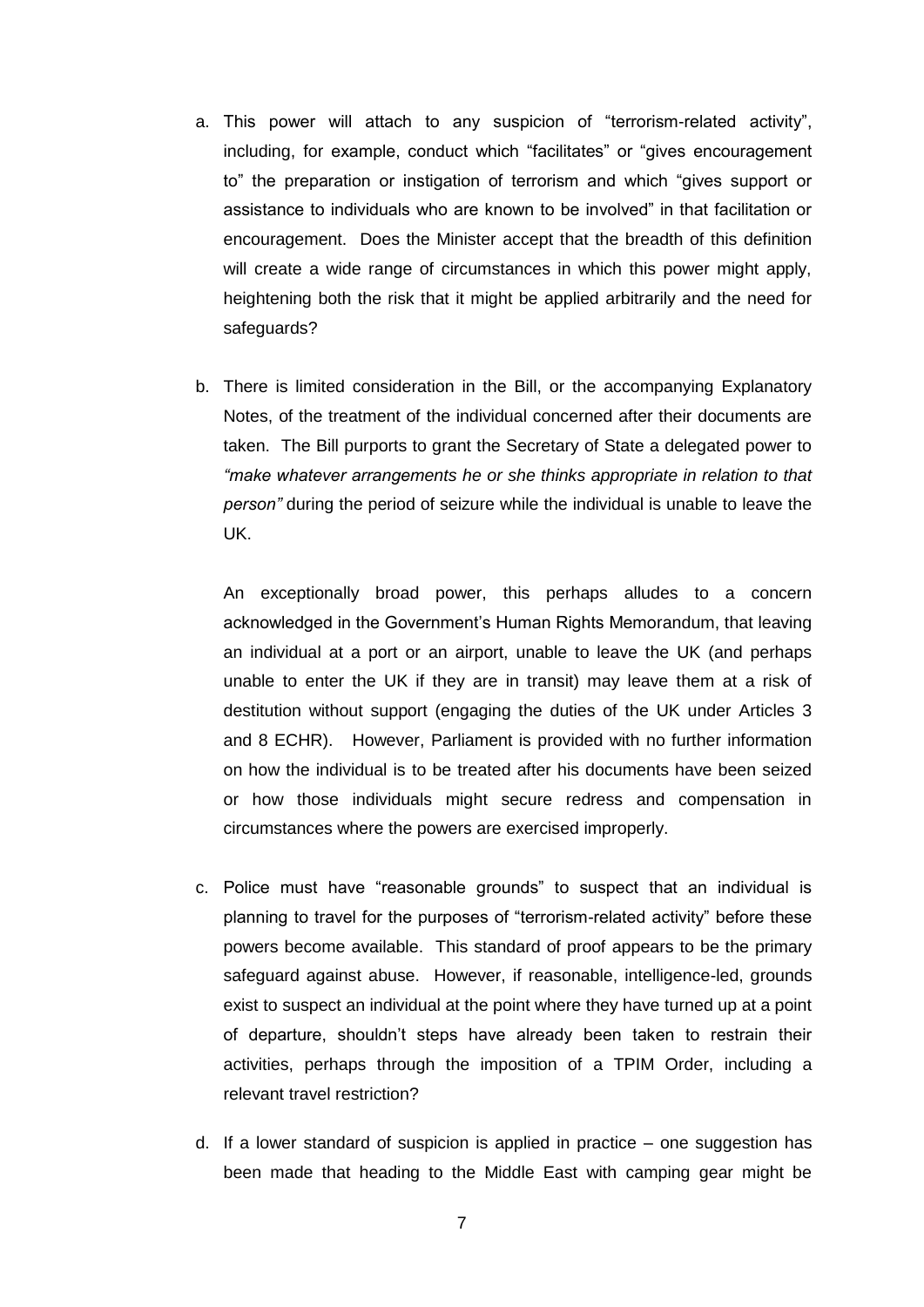sufficient grounds to suspect someone of terrorism-related activity – there is a real risk of this power being applied arbitrarily and with discriminatory effect. The impact of Schedule 7 of the Terrorism Act 2000 – which applies a nosuspicion standard - has been applied most consistently against a small group of minorities, with criticism surrounding arbitrary application at ports and airports by officers and customs officials widespread.**<sup>4</sup>**

- e. Yet, there is no provision for substantive review of the decision to seize, beyond an internal police review. The outcome of the internal review need not even be documented ('need not be in writing'). Even after 14 days, a magistrate has no power to consider whether the seizure is lawful, only whether the inquiries for which the documents are held are being pursued diligently. In practice, there will be limited opportunities for an independent check on the grounds which trigger the exercise of the seizure power.
- f. The only means to challenge the legality of a seizure will be by way of judicial review. Access to judicial review is increasingly difficult, with limitations on access to legal aid and new proposals to further curtail the jurisdiction of the court in the Criminal Justice and Courts Bill. In any event, after-the-event review is unlikely to provide significant redress to an individual subject to an on-the-spot bar on travel. That this safeguard is likely to be of little value in practice, suggests that, if the power is justifiable, that it must be drawn narrowly, targeted appropriately and duly circumscribed to protect against injustice. On the contrary, the gateway proposed in the Bill is broad with few safeguards against abuse.
- 16. **New Clause 8 would, by removing the restriction on police bail for terrorist offences, enable individuals to be arrested and their passport retained as a condition of police bail, provided sufficient grounds exist to suspect the individual of an offence. While there are many problems with the use of overlengthy and largely unsupervised police bail, there is little reason when it is available in principle for most other serious offences, it should be barred in connection with terrorism offences. Its use in this context would see individuals under suspicion treated as part of the ordinary criminal process, rather than subject to the**

**<sup>4</sup>** See for example, the report by the EHRC published in December 2013 on its use and the Government response: [http://www.bbc.co.uk/news/uk-politics-25714613.](http://www.bbc.co.uk/news/uk-politics-25714613) When these powers were amended in the Anti-Social Behaviour Crime and Policing Act 2014, concern was expressed about the arbitrary application of Schedule 7 in Parliament.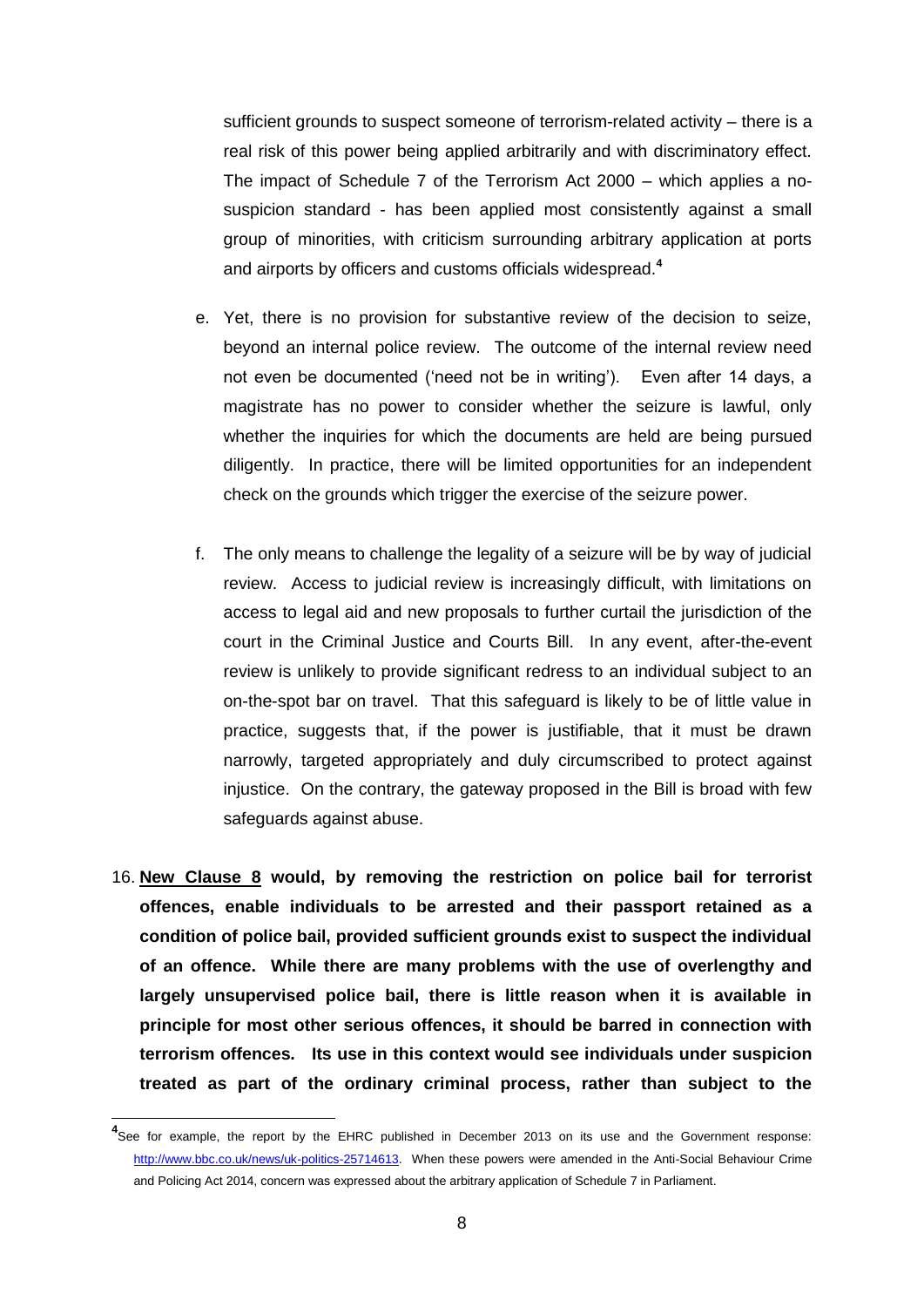**equivalent of an administrative travel ban with little safeguard against arbitrary application.** 

**(b) Temporary Exclusion Orders (Chapter 2) ("TEO")**

#### **New Clause 8**

-

**JUSTICE urges members to consider the scant justification for TEO offered by the Government and commends the Notification and Managed Return Order proposed as New Clause 5 as a less draconian means to meet the Home Secretary's ends.**

New Clause 8 would substitute the Government's proposal for a TEO with a Notification and Managed Return Order. Triggered by the same suspicions as a TEO, the Secretary of State would make a NMRO which would require carriers travelling to the UK to notify her should any named individual seek to travel to the UK. This would enable the Secretary of State to take steps using existing counter-terrorism powers to control the terms on which that individual enters the UK. Arrest, investigation and charge in connection with existing terrorism offences to the use of the Terrorism Prevention and Investigation Measures ("TPIMs") regime; a range of options would be open to the Secretary of State to control any risk posed by an individual on return, once notice is given. Clear powers of stop and search at points of entry, for the purposes of counter-terrorism investigations already exist. While New Clause 8 mirrors the provisions of the proposed TEO in length and the procedure for its operation; the key feature here is notification, which then enables existing broad national security measures to be used against identified individuals.**<sup>5</sup>**

This proposal – by avoiding the situation where, in practice, an individual is deprived of his right to return to his country of abode, avoids many of the legal problems identified by members and by JUSTICE and others at Second Reading. Meanwhile, it would enable the Secretary of State to address any security risk posed by any individual on entry to the UK, by putting her on notice of his or her arrival. Rather than give an individual the choice of exile and freedom or return and restriction, this approach combines existing counter-terrorism controls with a professed need to address a known or suspected risk to national, and global, security. If an individual is known to be a risk, an NMRO sends a message that the UK will

<sup>5&</sup>lt;br>
Liberty have prepared more detailed briefing on the proposed alternative order: [https://www.liberty-human](https://www.liberty-human-rights.org.uk/sites/default/files/Liberty%27s%20Committe%20Stage%20Briefing%20on%20the%20Temporary%20Exclusion%20Order.pdf)[rights.org.uk/sites/default/files/Liberty%27s%20Committe%20Stage%20Briefing%20on%20the%20Temporary%20Exclusio](https://www.liberty-human-rights.org.uk/sites/default/files/Liberty%27s%20Committe%20Stage%20Briefing%20on%20the%20Temporary%20Exclusion%20Order.pdf) [n%20Order.pdf](https://www.liberty-human-rights.org.uk/sites/default/files/Liberty%27s%20Committe%20Stage%20Briefing%20on%20the%20Temporary%20Exclusion%20Order.pdf)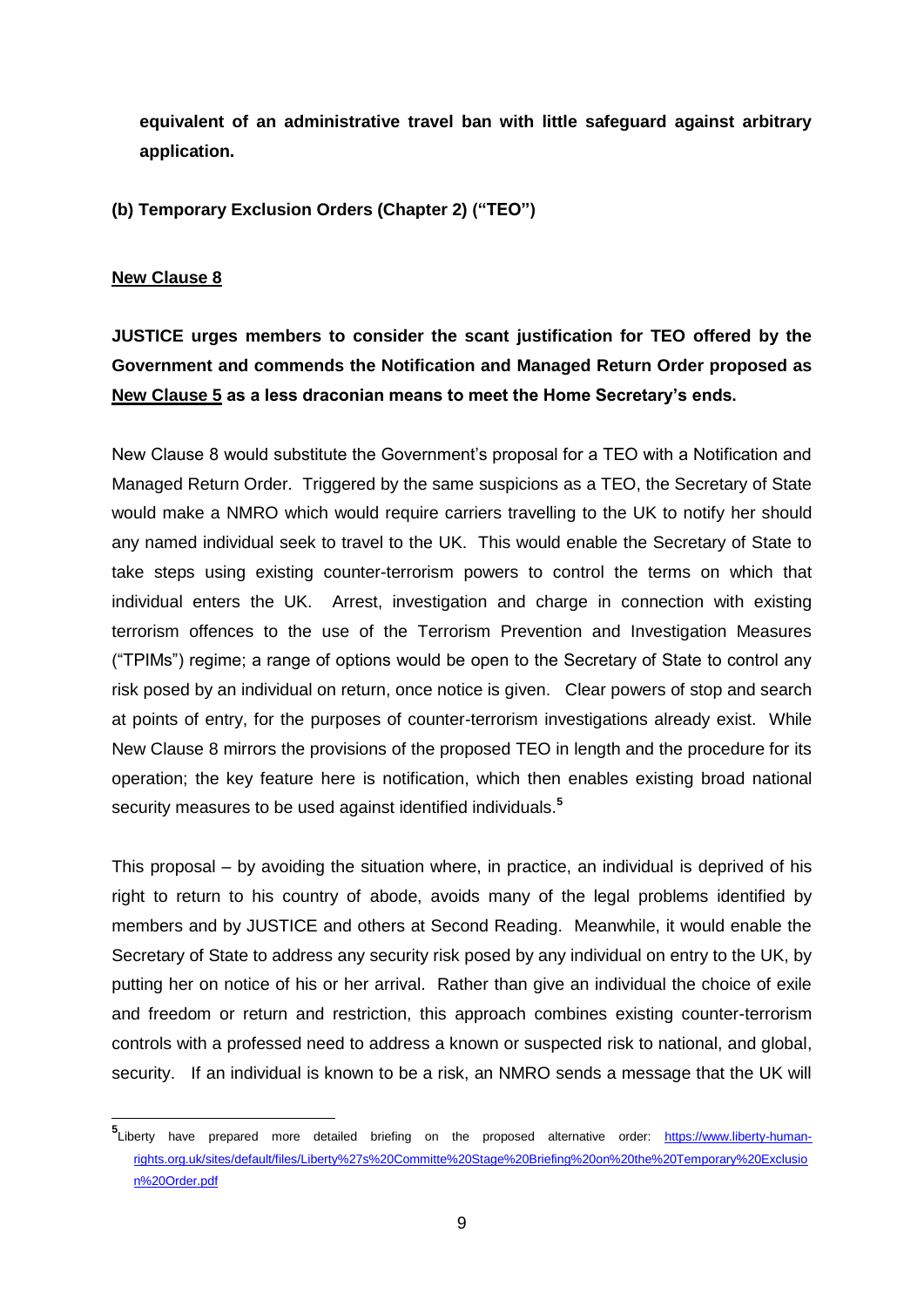use all measures available to prosecute any criminal offences and to address any substantive risks to the UK's national security.

#### **Background**

- 17. Chapter 2 of the Bill creates a procedure whereby any individual outside the United Kingdom, including a British citizen, may be subject to a Temporary Exclusion Order (TEO) barring their entry into the UK except subject to conditions set by the Secretary of State. Any TEO may last for up to 2 years and can be renewed, seemingly without limit.**<sup>6</sup>** When a TEO is in place, an individual may only return to the UK if granted a "Permit to Return" (PTR). A PTR will only be issued if the individual concerned may only return to the UK under its terms, which may include conditions under the direction of the Secretary of State. Those conditions may mirror some of the TPIM conditions including reporting to a police station, compulsory attendance at interview and keeping the police informed of your place of residence at all times.
- 18. These proposals were originally trailed in August this year as a commitment to bar individuals from the UK fighting in Syria from returning to the UK.**<sup>7</sup>** This prospect of effective exile is now termed "controlled" or "managed" return. It has been suggested that in the interim, the Government may have taken advice and considered that exile of British citizens overseas may violate our international law obligations, or at least damage our international relations with third countries. These proposals will only apply to individuals who have a right to abode, including British citizens. Cancelling a passport or other right to return while someone is outside the country will have a serious impact on their individual rights in practice. The extent of that impact will depend on the individual circumstances of any case, but Article 8 and the right to private and family life will clearly be engaged. In some circumstances, Article 3 ECHR may also apply. Notably, if individuals are in countries where a regime is known or suspected to use torture, targeting them as a known terror suspect and/or as an individual with a desire to return to the UK.**<sup>8</sup>**

**<sup>6</sup>** See Clause 3(8).

**<sup>7</sup>** [http://www.dailymail.co.uk/news/article-2737724/Terror-attack-UK-highly-likely-warns-Home-Secretary-Theresa-May-threat](http://www.dailymail.co.uk/news/article-2737724/Terror-attack-UK-highly-likely-warns-Home-Secretary-Theresa-May-threat-level-raised-severe.html)[level-raised-severe.html](http://www.dailymail.co.uk/news/article-2737724/Terror-attack-UK-highly-likely-warns-Home-Secretary-Theresa-May-threat-level-raised-severe.html)

**<sup>8</sup>** The evidence considered by the Intelligence and Security Committee on the knowledge and understanding of the UK about the treatment of Michael Adebolayo (one of the killers of the Fusilier Rigby) while in detention in Kenya provides an illustrative example. See ISC Report, paragraph 466.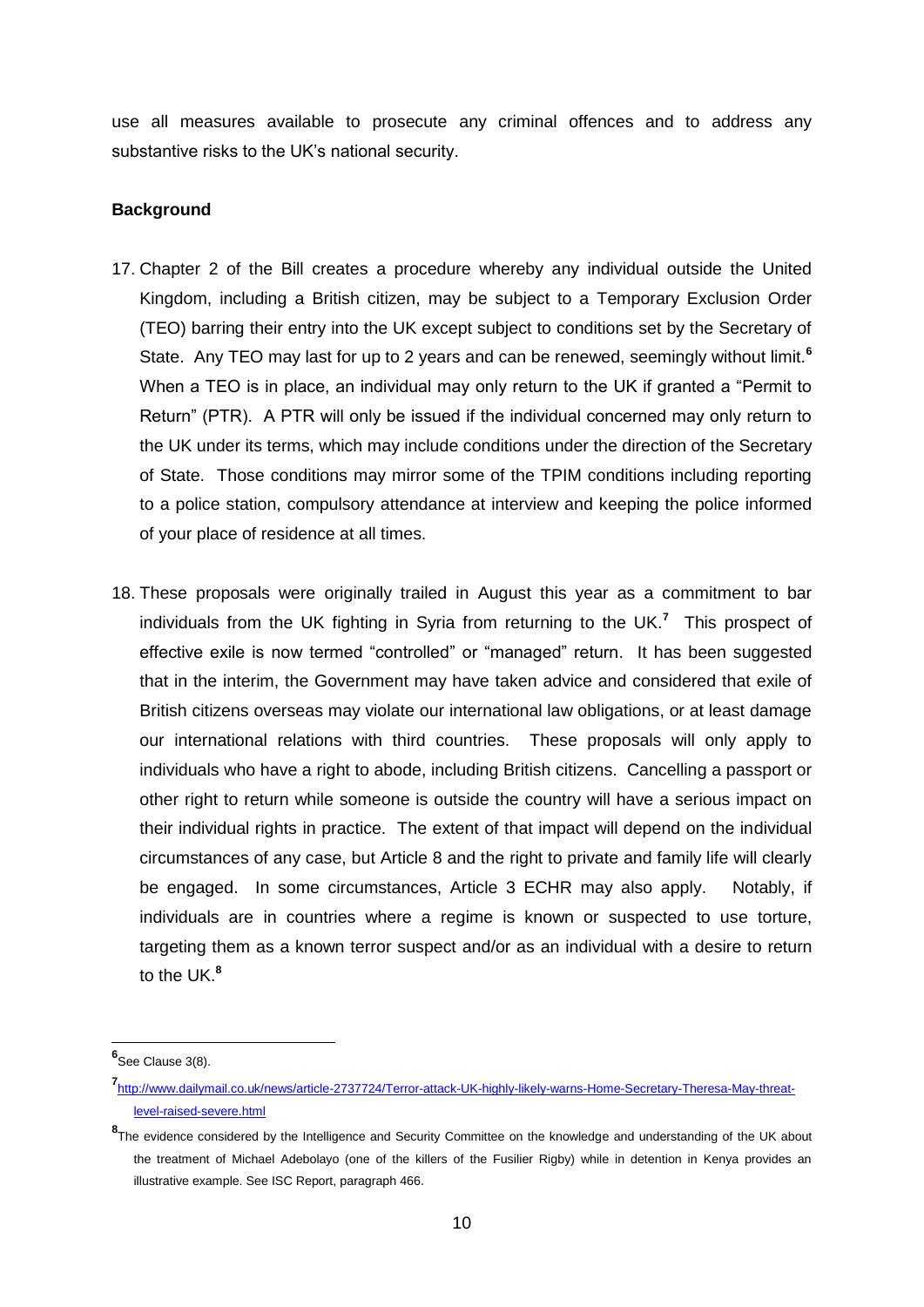19. We regret that the Government's Human Rights Memorandum insists that as the individual concerned will be out of the country; neither the HRA 1998 nor the UK's obligations under the ECHR will apply. We consider that this analysis is seriously flawed. During debate on the Immigration Bill and removal of citizenship outside the UK, the JCHR succinctly explained why the removal of citizenship, and in this case, the making of a TEO is an exercise of legal jurisdiction over an individual, which takes engages our obligations under the ECHR:

*The Government's invocation of the Court's case law concerning the extra-territorial*  application of the Convention overlooks the important fact that the very act of *depriving a naturalised citizen of their citizenship is itself an exercise of jurisdiction over that individual. Professor Goodwin Gill, in his memorandum, describes it as "wishful legal thinking to suppose that a person's ECHR rights can be annihilated simply by depriving that person of citizenship while he or she is abroad [...] the act of deprivation only has meaning if it is directed at someone who is within the jurisdiction of the State. A citizen is manifestly someone subject to and within the jurisdiction of the State, and the purported act of deprivation is intended precisely to affect his or her rights.<sup>9</sup>*

20. Again, Parliament must first ask whether these measures will be effective to serve the aim of enhancing our national security and preventing terrorist activity. If we suspect that an individual is concerned in illegal activity and is a danger to the interests of the UK; shouldn't the first priority be to secure his return, arrest and prosecution? Internationally other countries are grappling with the intelligence implications of individuals who seek to return after fighting in Syria and Iraq. The approach of the Danish Government to return has been widely reported, focusing on return as an opportunity for rehabilitation and reintegration, with associated intelligence benefits.**<sup>10</sup>** We understand that this programme integrates the consideration of whether an individual should be charged with a criminal offence in connection with their activities overseas. Parliamentarians may wish to ask the Government if they have considered how likely it will be that, given the choice, individuals will submit to conditions on return or instead choose to remain outside the country and at large, perhaps becoming further integrated within any network they may have in the host country, and beyond the view of our intelligence services?

**<sup>9</sup>** Para 44 – 46.<http://www.publications.parliament.uk/pa/jt201314/jtselect/jtrights/142/142.pdf>

**<sup>10</sup>**See, for example, [http://www.independent.co.uk/news/world/europe/denmark-offers-rehabilitation--not-punishment--to](http://www.independent.co.uk/news/world/europe/denmark-offers-rehabilitation--not-punishment--to-returning-jihadis-9893218.html)[returning-jihadis-9893218.html](http://www.independent.co.uk/news/world/europe/denmark-offers-rehabilitation--not-punishment--to-returning-jihadis-9893218.html)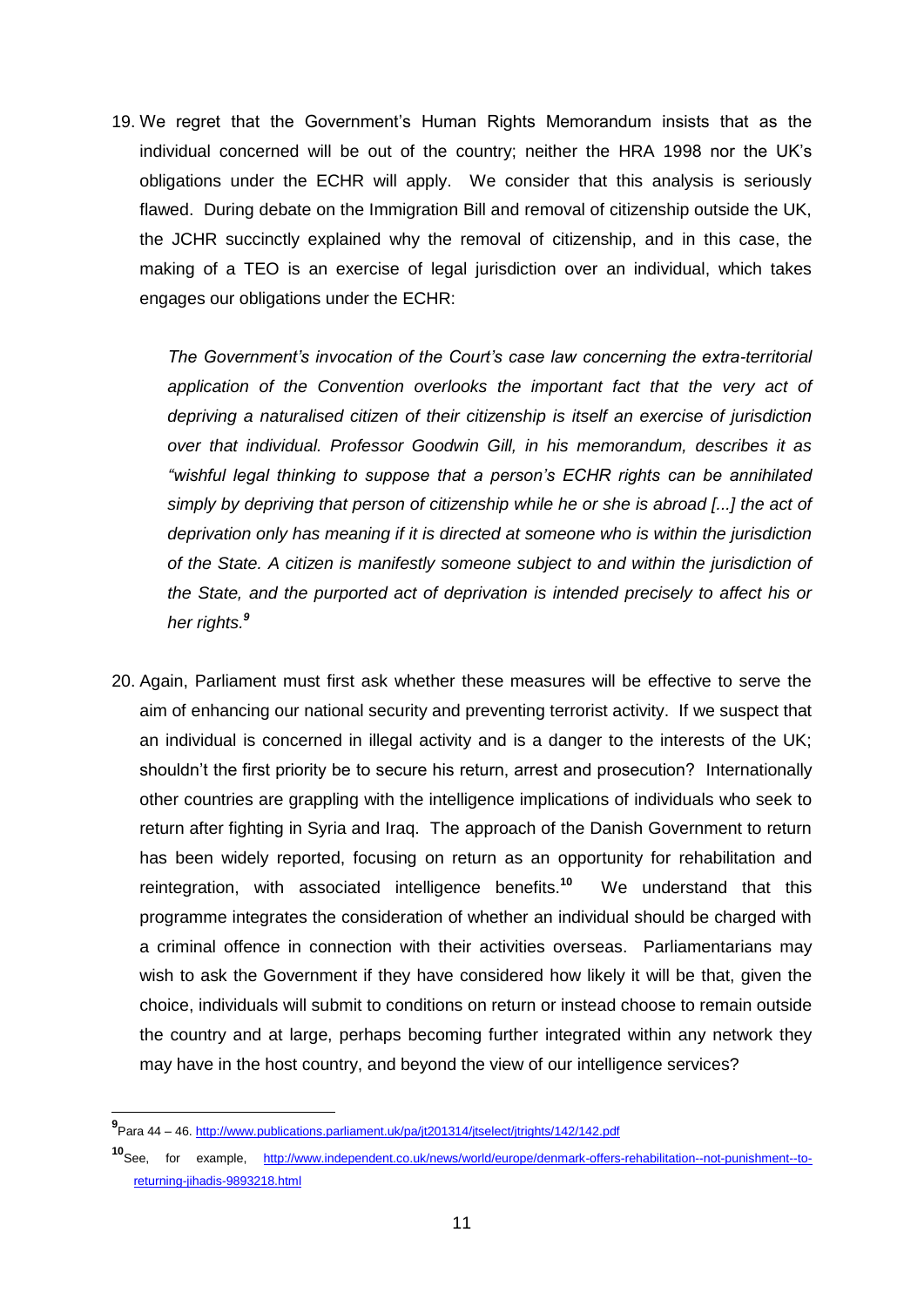- 21. There are a number of detailed questions which Parliament may wish to consider at Committee, to which we will return in greater detail:
	- a. To make a TEO, the Secretary of State must "reasonably suspect" that an individual is involved in terrorism-related activity outside the United Kingdom. This replicates the test originally applied to control orders, replaced by the test now applicable to TPIMs ("reasonably believes"). A test far below the ordinary civil standard of proof, which this Bill will apply to TPIMs. Parliamentarians may wish to ask why this standard is proposed, given that a TEO will give an individual an option of freedom in exile or return to submit to some of the conditions which may be imposed under a TPIM Order.
	- b. This is likely, in practice to be a purely administrative exercise. There is no provision for express provision for review or judicial oversight. Judicial review is available, but likely to be difficult to access. Legal aid is unlikely to be available and in any event, the individual will be out of the country and his opportunity to take advice and instruct representatives limited. In any event, the Justice and Security Act 2013 will permit the operation of a closed material process in any challenge, with the result that the individual concerned may never fully understand the reasons for the Secretary of State's suspicion.

**New Schedule 1 (NS 1) would provide for a statutory right to appeal against any TEO, subject to a statutory closed material procedure ("CMP") more akin to that applied to TPIMs. New Clauses 9 and 10 would operate to require the Secretary of State to apply for the permission of the court to make a TEO except in cases of "urgency".**

**JUSTICE is concerned that in practice, these safeguards will be of little value to individuals who are subject to restriction while outside the country. Despite the fact that they would be subject to the ordinary restrictions associated with a CMP – they will, in fact, never know or be able to challenge the true case against them – these clients will be particularly disadvantaged in trying to secure advice and representation from abroad. It is difficult to see how, in practice, they might be able to influence the court asked to authorise a TEO or launch an effective**